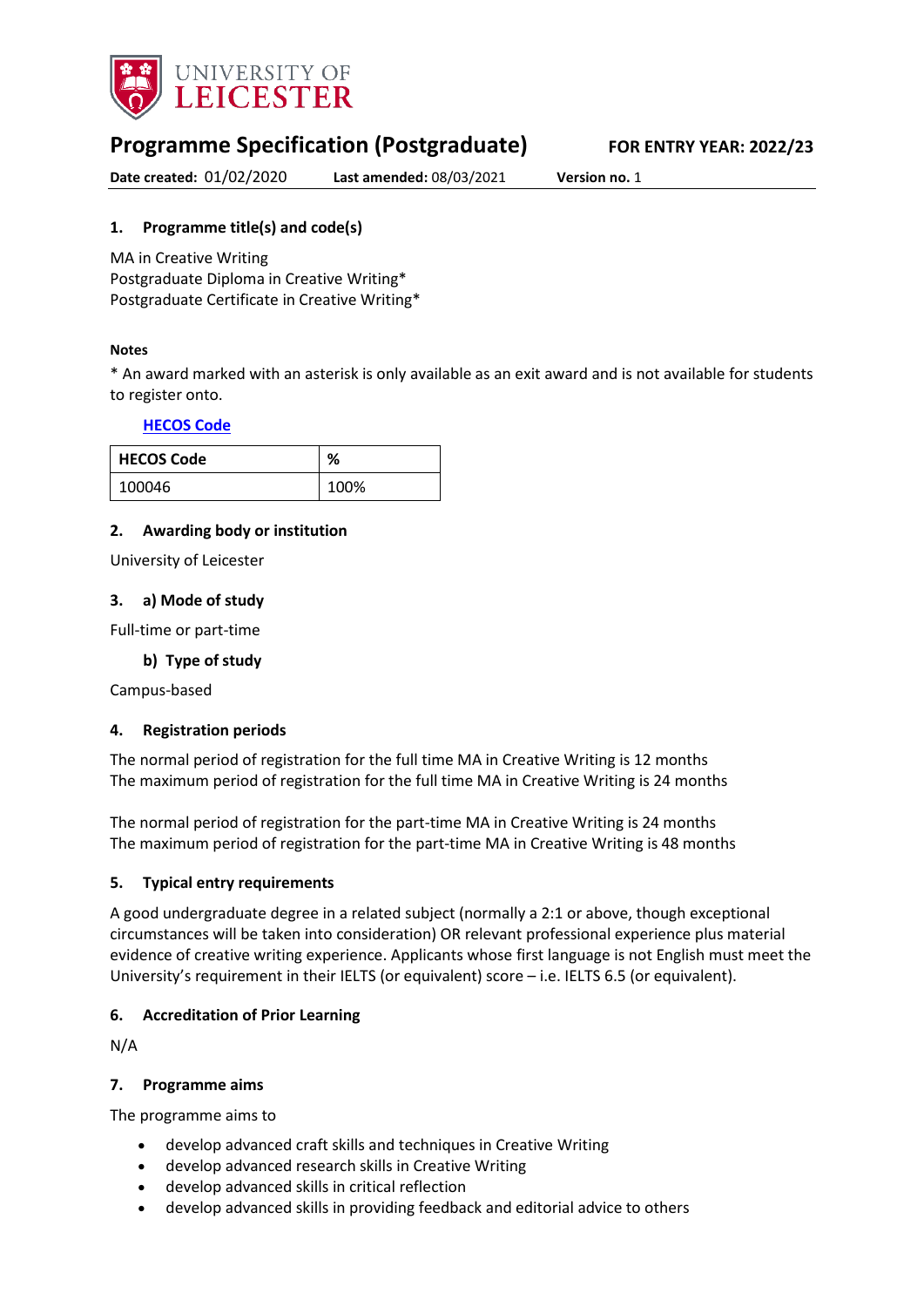- develop writing skills to a high level
- raise students' ability to initiate and to carry out independent research
- foster students' independent thinking and judgement
- equip students with relevant presentational skills

• prepare students for future careers and/or further postgraduate work by enhancing the following transferable skills: enhancing communication skills (both in written and oral forms); developing teamwork and feedback skills; developing research skills, organisational skills, information-retrieval skills and decision making; encouraging individual planning and selfmanagement; developing learning skills across the course; enhancing digital skills; developing understanding of the many professional, contemporary contexts in which writers work. Students recognise the development of such skills both through formal assessment, in which reflective commentaries ask students overtly to discuss transferable skills gained, and in more formative assessment and workshop discourse (both summative and formative as described in the programme outcomes grid).

Reference points used to inform the programme specification

- QAA Benchmarking Statement
- Framework for Higher Education Qualifications (FHEQ)
- UK Quality Code for Higher Education
- [University Learning](https://www2.le.ac.uk/offices/sas2/quality/learnteach) Strategy
- **[University Assessment Strategy](https://www2.le.ac.uk/offices/sas2/quality/learnteach)**
- University of Leicester Periodic Developmental Review Report
- External Examiners' reports (annual)
- United Nations Education for Sustainable Development Goals
- Student Destinations Data

#### **8. Programme Outcomes**

Unless otherwise stated, programme outcomes apply to all awards specified in [1.](#page-0-0) Programme title(s).

#### **Discipline specific knowledge and competencies**

#### i) Knowledge

| <b>Intended Learning</b><br><b>Outcomes</b>                                                                                      | <b>Teaching and Learning Methods</b>                         | <b>How Demonstrated?</b>                                                    |
|----------------------------------------------------------------------------------------------------------------------------------|--------------------------------------------------------------|-----------------------------------------------------------------------------|
| Advanced knowledge of<br>particular aspects of the<br>subject and of the<br>appropriate methodologies<br>needed to discuss them. | Independent research,<br>workshops, seminars,<br>supervision | Oral presentation, creative work,<br>reflective commentary,<br>dissertation |

#### ii) Concepts

| <b>Intended Learning Outcomes</b>   | Teaching and Learning<br><b>Methods</b> | <b>How Demonstrated?</b>     |
|-------------------------------------|-----------------------------------------|------------------------------|
| Advanced research methodologies and | Independent research,                   | Oral presentation, creative  |
| concepts in creative writing and    | workshops, seminars,                    | work, reflective commentary, |
| <b>Creative Writing Studies</b>     | tutorials, supervision                  | dissertation                 |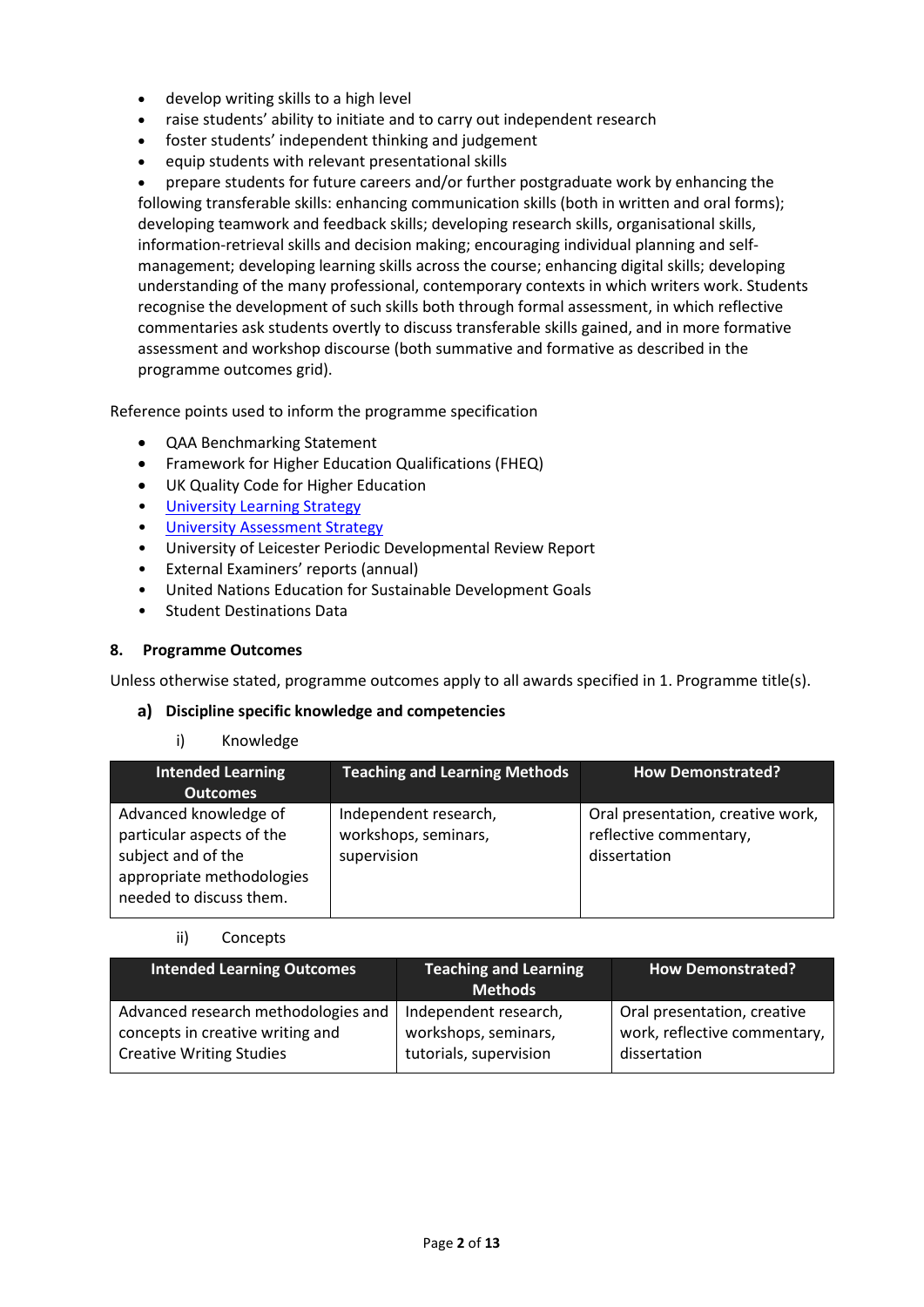iii) Techniques

| <b>Intended Learning</b><br><b>Outcomes</b>                                                                                               | <b>Teaching and Learning Methods</b>                      | <b>How Demonstrated?</b>                                                    |
|-------------------------------------------------------------------------------------------------------------------------------------------|-----------------------------------------------------------|-----------------------------------------------------------------------------|
| Competence in advanced<br>research skills, craft skills and<br>techniques relevant to<br>creative writers across<br>different disciplines | Independent research,<br>supervision, tutorials, seminars | Oral presentation, creative work,<br>reflective commentary,<br>dissertation |

iv) Critical analysis

| <b>Intended Learning</b><br><b>Outcomes</b>                                                                          | <b>Teaching and Learning Methods</b>                                                                                                                                                                     | <b>How Demonstrated?</b>                                                    |
|----------------------------------------------------------------------------------------------------------------------|----------------------------------------------------------------------------------------------------------------------------------------------------------------------------------------------------------|-----------------------------------------------------------------------------|
| Ability to apply<br>understanding of concepts<br>and techniques with<br>independence, rigour and<br>self-reflexivity | Independent research,<br>workshops, seminars, tutorials,<br>supervision, and the writing of<br>reflective / critical<br>commentaries, and provision of<br>feedback to others in workshop<br>environments | Oral presentation, creative work,<br>reflective commentary,<br>dissertation |

# v) Presentation

| <b>Intended Learning</b><br><b>Outcomes</b>                                                                                                                                                        | <b>Teaching and Learning Methods</b>                      | <b>How Demonstrated?</b>                                                    |
|----------------------------------------------------------------------------------------------------------------------------------------------------------------------------------------------------|-----------------------------------------------------------|-----------------------------------------------------------------------------|
| Ability to organise research<br>and creative material to<br>publication standard; to<br>distinguish between the<br>relevant and irrelevant, and<br>to present clear oral and<br>written arguments. | Oral presentation, seminars,<br>workshops and supervision | Oral presentation, creative work,<br>reflective commentary,<br>dissertation |

# vi) Appraisal of evidence

| <b>Intended Learning</b><br><b>Outcomes</b>                                                                                                                             | <b>Teaching and Learning Methods</b>                                                     | <b>How Demonstrated?</b>                                                    |
|-------------------------------------------------------------------------------------------------------------------------------------------------------------------------|------------------------------------------------------------------------------------------|-----------------------------------------------------------------------------|
| Ability to analyse and assess<br>a variety of creative and<br>critical issues, and to sustain<br>independent creative and<br>critical thinking at an<br>advanced level. | Workshops, individual research,<br>seminars, supervisions, lecture,<br>oral presentation | Oral presentation, creative work,<br>reflective commentary,<br>dissertation |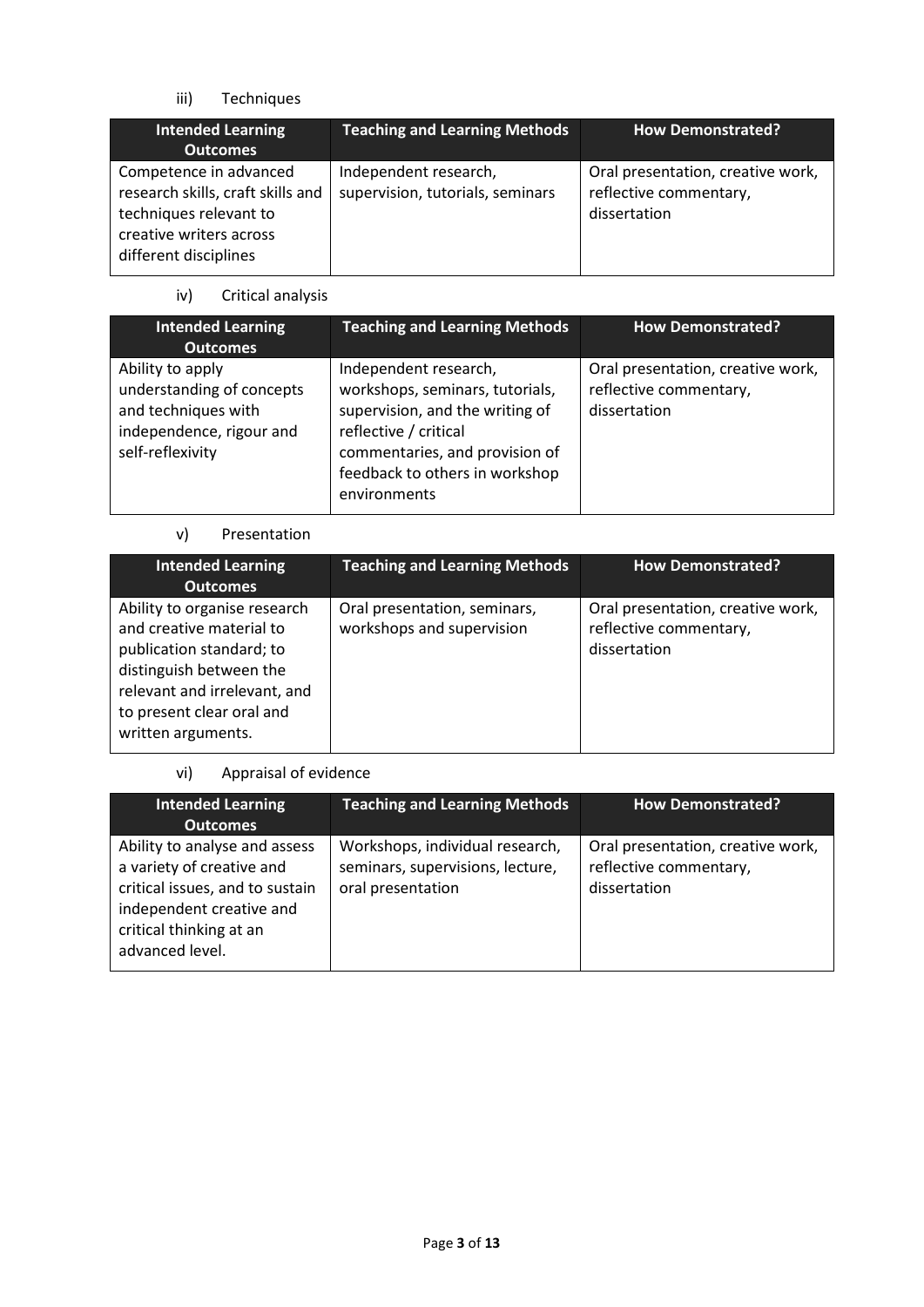# **b)** Transferable skills

## i) Research skills

| <b>Intended Learning</b>                                                                                                                                                                             | <b>Teaching and Learning Methods</b>                                                          | <b>How Demonstrated?</b>                                                                     |
|------------------------------------------------------------------------------------------------------------------------------------------------------------------------------------------------------|-----------------------------------------------------------------------------------------------|----------------------------------------------------------------------------------------------|
| <b>Outcomes</b>                                                                                                                                                                                      |                                                                                               |                                                                                              |
| Knowledge of research skills<br>and methodologies relevant to<br>creative writing, and ability to<br>apply these skills and<br>methodologies in the<br>construction of effective<br>creative writing | Workshops, tutorials, supervisions,<br>and the module Research Methods<br>in Creative Writing | Creative work, reflective<br>commentary, dissertation, peer<br>group discussion in workshops |

### ii) Communication skills

| <b>Intended Learning</b><br><b>Outcomes</b>                                                                                                                                                                                                          | <b>Teaching and Learning Methods</b>                 | <b>How Demonstrated?</b>                                                                                                                                                                                                                   |
|------------------------------------------------------------------------------------------------------------------------------------------------------------------------------------------------------------------------------------------------------|------------------------------------------------------|--------------------------------------------------------------------------------------------------------------------------------------------------------------------------------------------------------------------------------------------|
| Develop advanced oral<br>presentation skills and<br>written communication skills<br>relevant to writers; write to<br>a high standard across<br>different forms and genres,<br>and for different audiences.                                           | Seminars, tutorials, oral<br>communication workshops | Oral presentation, creative work,<br>reflective commentary,<br>dissertation, peer practice and<br>group review of each other's<br>presentation skills in workshops,<br>formative peer review<br>assessment on online discussion<br>forums. |
| Equip students with the<br>knowledge and<br>understanding, skills and<br>attributes needed to work<br>and live in a way that<br>safeguards environmental,<br>social and economic<br>wellbeing, both in the<br>present and for future<br>generations. | Seminars, tutorials, oral<br>communication workshops | Summative essay and formative<br>assessment by peers of teaching<br>methodologies developed by<br>students during workshops on<br>teaching Creative Writing and<br>group analysis of future of<br>Publishing in EN7042<br>"Applications"   |

## iii) Data presentation

| <b>Intended Learning</b><br><b>Outcomes</b>                                                                                                  | <b>Teaching and Learning Methods</b>                                                                   | <b>How Demonstrated?</b>                                                                                 |
|----------------------------------------------------------------------------------------------------------------------------------------------|--------------------------------------------------------------------------------------------------------|----------------------------------------------------------------------------------------------------------|
| Dealing with and presenting<br>relevant bibliographic and<br>other research material to<br>construct effective creative<br>and critical work | Research Methods in Creative<br>Writing module: workshops and<br>seminars, online discussion<br>forums | Reflective commentaries,<br>dissertation, creative work,<br>presentation of work in<br>discussion forums |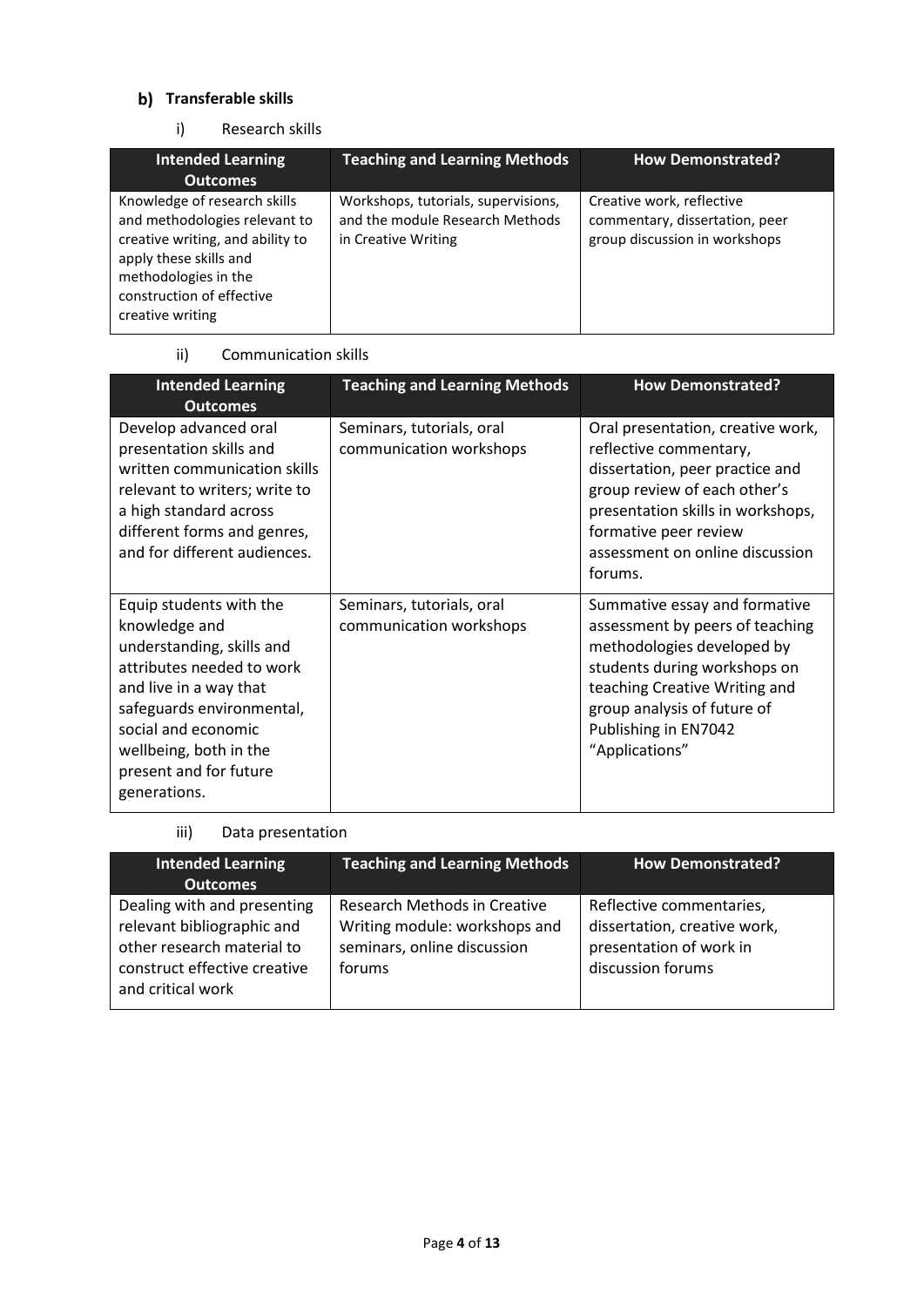# iv) Information technology

| <b>Intended Learning</b><br><b>Outcomes</b>                | <b>Teaching and Learning Methods</b>                                                                      | <b>How Demonstrated?</b>                                                                                                                                                                                                               |
|------------------------------------------------------------|-----------------------------------------------------------------------------------------------------------|----------------------------------------------------------------------------------------------------------------------------------------------------------------------------------------------------------------------------------------|
| Develop relevant IT<br>knowledge and skills for<br>writers | Relevant computer lab sessions,<br>Research Methods in Creative<br>Writing (module), independent<br>study | Creative submissions, reflective<br>commentaries and, if relevant,<br>oral presentation; participation in<br>group peer review of creative<br>work on Blackboard discussion<br>forums; writing literary reviews<br>for the Course Blog |

## v) Problem solving

| <b>Intended Learning</b><br><b>Outcomes</b>                                                                                                             | <b>Teaching and Learning Methods</b>                                                                                                           | <b>How Demonstrated?</b>                                                                  |
|---------------------------------------------------------------------------------------------------------------------------------------------------------|------------------------------------------------------------------------------------------------------------------------------------------------|-------------------------------------------------------------------------------------------|
| Developing advanced craft<br>skills in structuring and<br>redrafting creative work;<br>ability to tackle complex<br>problems in research and<br>writing | Research Methods in Creative<br>Writing module, and the<br><b>Dissertation in Creative Writing:</b><br>supervisions, seminars and<br>workshops | <b>Creative Writing Dissertation;</b><br>creative submissions; reflective<br>commentaries |

#### vi) Working relationships

| <b>Intended Learning</b><br><b>Outcomes</b> | <b>Teaching and Learning Methods</b> | <b>How Demonstrated?</b>                   |
|---------------------------------------------|--------------------------------------|--------------------------------------------|
| Provision of effective peer<br>feedback     | Workshops and seminars               | Course blog and reflective<br>commentaries |

## vii) Managing learning

| <b>Intended Learning</b><br><b>Outcomes</b>                                                                                                                       | <b>Teaching and Learning Methods</b>            | <b>How Demonstrated?</b>                                                           |
|-------------------------------------------------------------------------------------------------------------------------------------------------------------------|-------------------------------------------------|------------------------------------------------------------------------------------|
| Ability to manage own<br>processes of research and<br>writing; ability to manage<br>both shorter and longer<br>creative projects in different<br>forms and genres | Workshops, seminars,<br>supervisions, tutorials | Creative Writing Dissertation;<br>creative submissions; reflective<br>commentaries |

#### viii) Career management

| <b>Intended Learning</b><br><b>Outcomes</b>                                                                                                               | <b>Teaching and Learning Methods</b>   | <b>How Demonstrated?</b>                                                                                                                                          |
|-----------------------------------------------------------------------------------------------------------------------------------------------------------|----------------------------------------|-------------------------------------------------------------------------------------------------------------------------------------------------------------------|
| Developing advanced writing<br>skills across multiple forms<br>and genres; oral<br>presentation skills;<br>knowledge of the<br>professional writing world | Workshops, seminars, guest<br>lectures | Reflective commentaries, creative<br>writing, oral presentation, course<br>blog, module assessment for<br>Applications: Publishing, Teaching<br>and Other Stories |

## **9. Special features**

Independent learning, research-based problem solving, oral and written communication skills; guest speaker events; connections with professional external bodies, including publishers and literary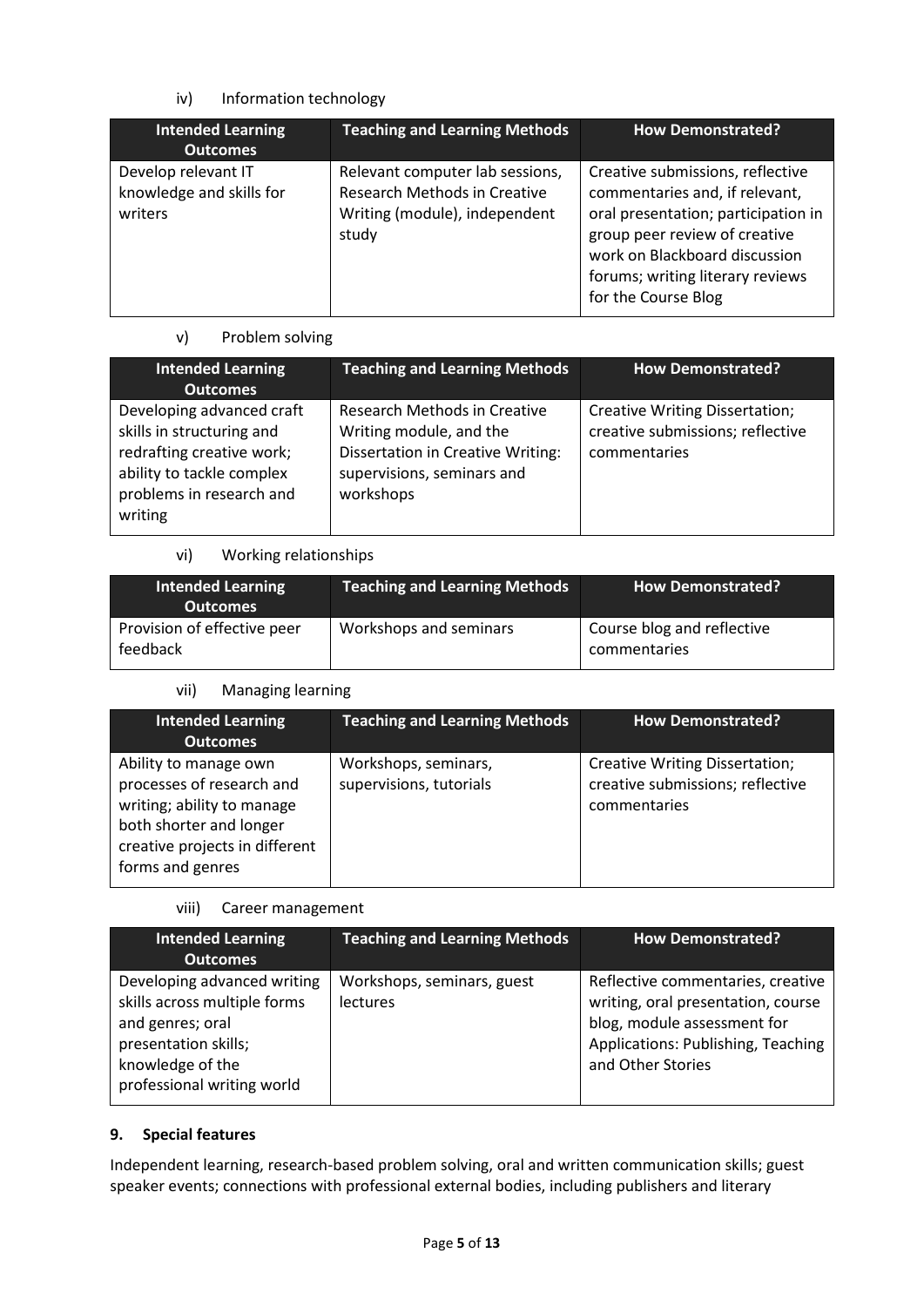agencies, plus the Centre for New Writing's and Literary Leicester's multiple author events and masterclasses.

# **10. Indicators of programme quality**

The programme is overseen by the convenor, who, along with other teaching staff, monitors the ongoing quality of the provision. Feedback will be obtained from students at regular intervals on the programme and reviewed. An External Examiner will be appointed to the programme to oversee the provision, and make sure it is in line with national standards. The programme will also be reviewed regularly at the Postgraduate Board of Studies in the School of Arts. The programme is run by experienced, professional writers and lecturers in Creative Writing: for example, Dr. Corinne Fowler is director of the Centre for New Writing; Mr. Nick Everett is the founder of the Creative Writing undergraduate and postgraduate modules at the University of Leicester; Dr. Jonathan Taylor has convened M.A. programmes in Creative Writing at previous institutions, and Dr. Harry Whitehead is an experienced lecturer in Creative Writing at both postgraduate and undergraduate levels. Dr. Harry Whitehead is also an elected member of the Higher Education Committee of the National Association of Writers in Education (NAWE).

External Examiners have confirmed that the assessment strategy, standard of achievement, design and delivery of the curriculum are effective and of similar standard to other comparable programmes in the sector.

## **11. Criteria for award and classification**

This programme follows the standard scheme of taught postgraduate award and classification set out i[n Senate Regulations](http://www.le.ac.uk/senate-regulations) – see the version of *Senate Regulation 6 governing taught postgraduate programmes of study* relevant to year of entry.

The following additional award requirements for this programme have been approved:

• Candidates who fail to achieve the requirements for the award of a Master's degree may be considered for the award of Postgraduate Diploma or Postgraduate Certificate, subject to meeting the requirements under the scheme of assessment.

## **12. Progression points**

As defined i[n Senate Regulations](http://www.le.ac.uk/senate-regulation6) - refer to the version of *Senate Regulation 6 governing taught postgraduate programmes of study* relevant to year of entry.

The following additional progression requirements for this programme have been approved:

• A Board of Examiners meeting will convene at the conclusion of the taught part of the course, to assess whether students can proceed to the dissertation stage in line with the requirements set out in regulations governing taught postgraduate programmes.

In cases where a student has failed to meet a requirement to progress he or she will be required to withdraw from the course and a recommendation will be made to the Board of Examiners for an intermediate/exit award where appropriate.

#### **13. Rules relating to re-sits or re-submissions**

As defined i[n Senate Regulations](http://www.le.ac.uk/senate-regulation6) - refer to the version of *Senate Regulation 6 governing taught postgraduate programmes of study* relevant to year of entry.

#### **14. External Examiners reports**

The details of the External Examiner(s) for this programme and the most recent External Examiners' reports for this programme can be found at **exampapers@Leicester** [log-in required]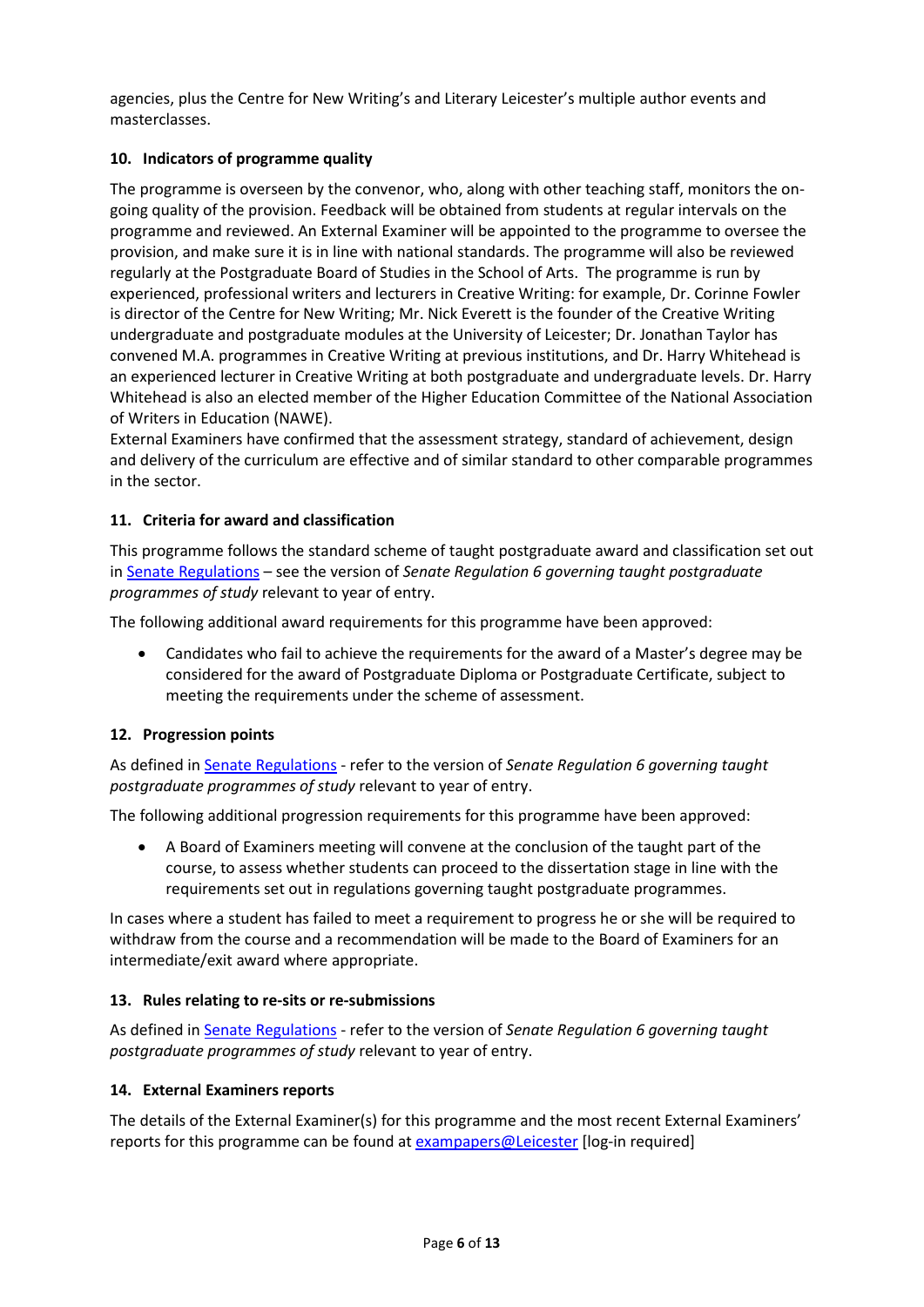# **15. Additional features** (e.g. timetable for admissions)

N/A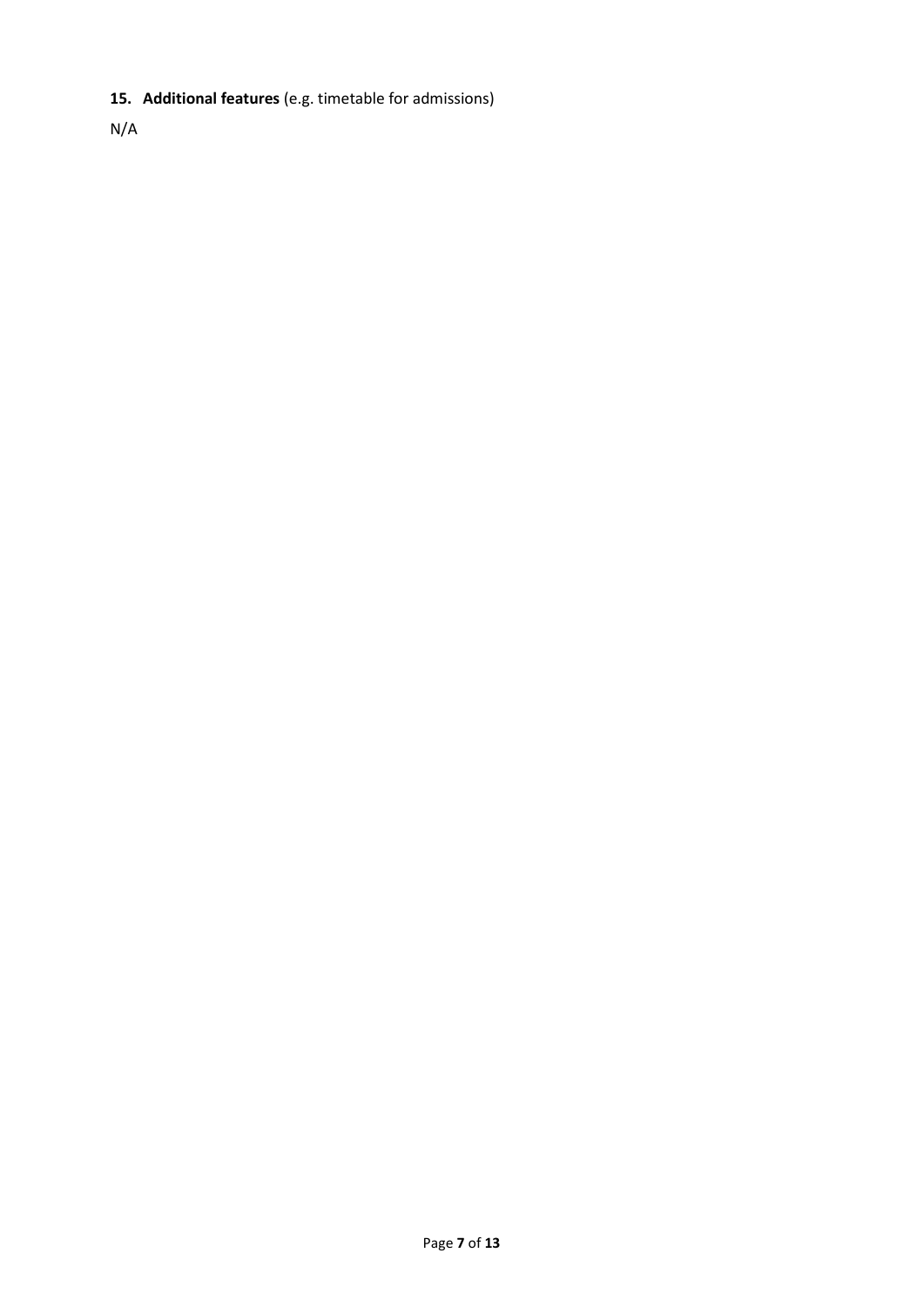

# **Programme Specification (Postgraduate) FOR ENTRY YEAR: 2021/22**

**Date created:** 01/02/2020 **Last amended:** 08/03/2021 **Version no.** 1

# **Appendix 1: Programme structure (programme regulations)**

The University regularly reviews its programmes and modules to ensure that they reflect the current status of the discipline and offer the best learning experience to students. On occasion, it may be necessary to alter particular aspects of a course or module.

## **MA Creative Writing**

#### **Credit breakdown**

| <b>Status</b>        | <b>Year long</b> | Semester 1 | Semester 2 | Other delivery<br>period |
|----------------------|------------------|------------|------------|--------------------------|
| Core taught          | n/a              | 60 credits | 60 credits | n/a                      |
| Optional             | n/a              | n/a        | n/a        | n/a                      |
| Dissertation/project | n/a              | n/a        | n/a        | 60 credits               |

180 credits in total

# **Level 7/Year 1 2022/23**

Full time

Core modules

| Delivery period | Code   | <b>Title</b>                                         | <b>Credits</b> |
|-----------------|--------|------------------------------------------------------|----------------|
| Semester 1      | EN7040 | Research Methods in Creative Writing                 | 30 credits     |
| Semester 1      | EN7041 | Styles: Advanced Creative Writing Workshop 1         | 30 credits     |
| Semester 2      | EN7042 | Applications: Publishing, Teaching and Other Stories | 30 credits     |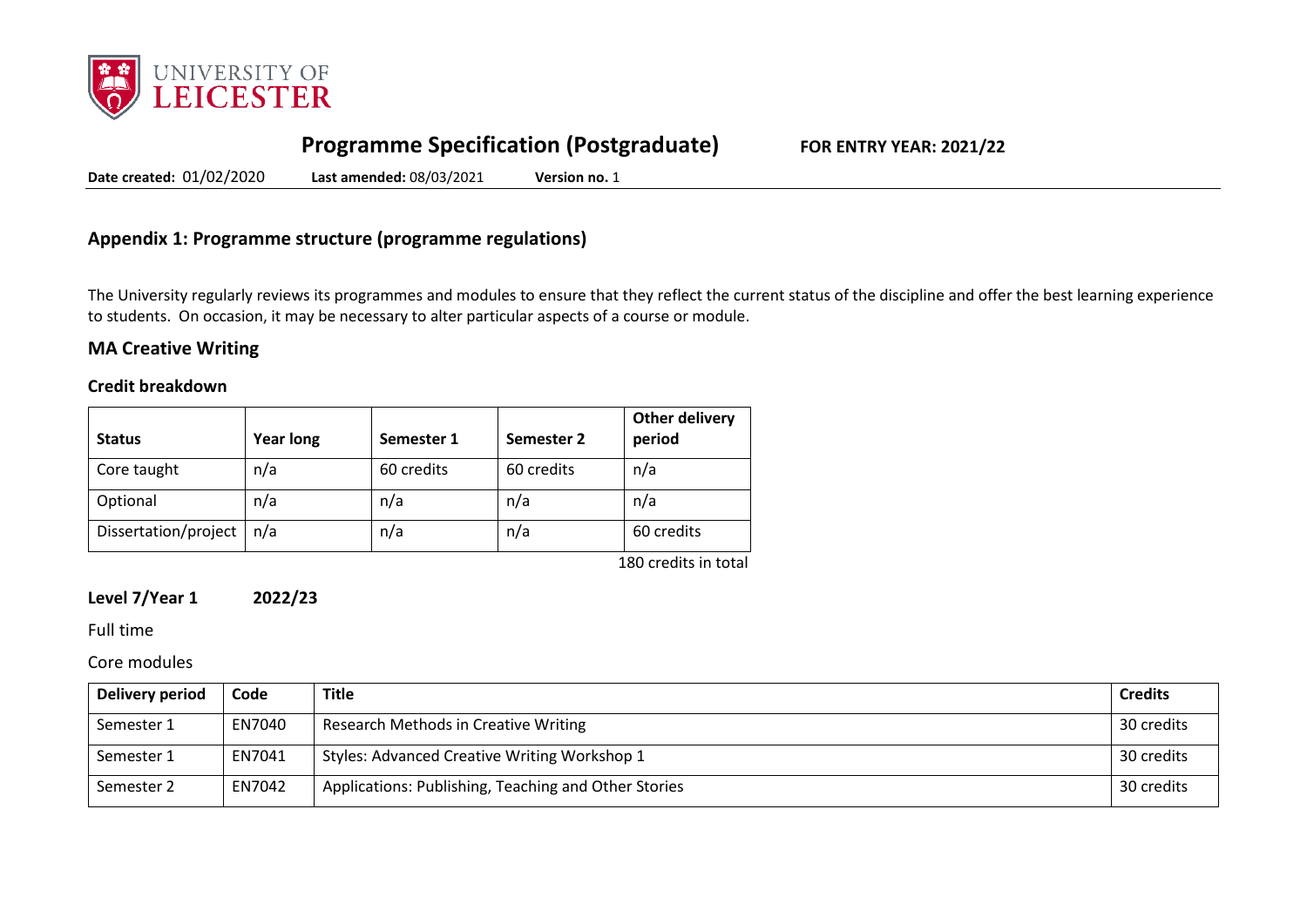| <b>Delivery period</b> | Code   | Title                                            | <b>Credits</b> |
|------------------------|--------|--------------------------------------------------|----------------|
| Semester 2             | EN7043 | Substances: Advanced Creative Writing Workshop 2 | 30 credits     |
| Semester 2             | EN7044 | Dissertation in Creative Writing                 | 60 credits     |

## Part-time

| Delivery period | Code   | <b>Title</b>                                         | <b>Credits</b> |
|-----------------|--------|------------------------------------------------------|----------------|
| Semester 1      | EN7040 | Research Methods in Creative Writing                 | 30 credits     |
| Semester 2      | EN7042 | Applications: Publishing, Teaching and Other Stories | 30 credits     |

# **Notes**

N/A

# **Level 7/Year 2 2023/24**

Part-time

# Core modules

| Delivery period | Code   | <b>Title</b>                                     | <b>Credits</b> |
|-----------------|--------|--------------------------------------------------|----------------|
| Semester 1      | EN7041 | Styles: Advanced Creative Writing Workshop 1     | 30 credits     |
| Semester 2      | EN7043 | Substances: Advanced Creative Writing Workshop 2 | 30 credits     |
| Semester 2      | EN7044 | <b>Dissertation in Creative Writing</b>          | 60 credits     |

# **Notes**

N/A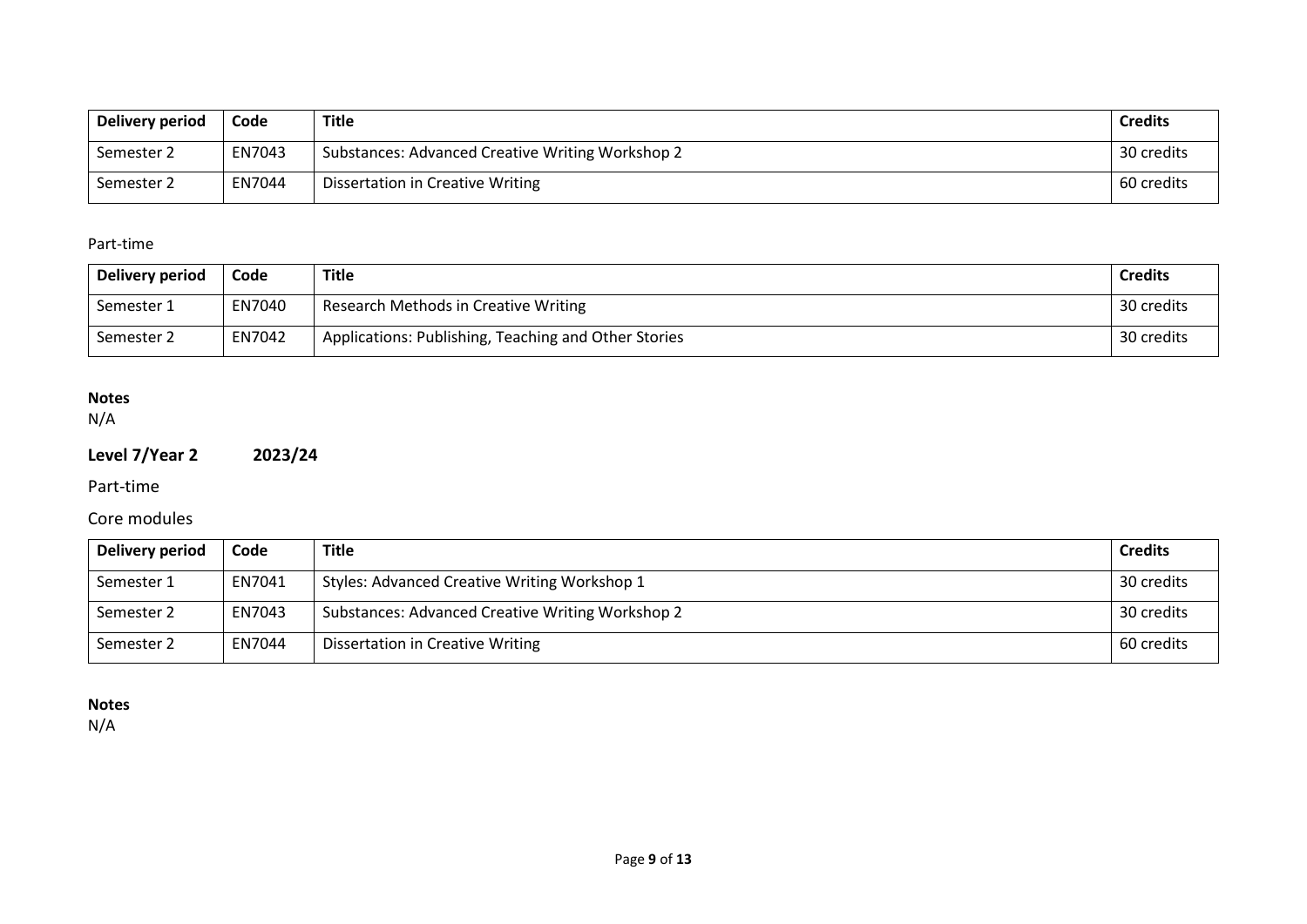# **Postgraduate Diploma in Creative Writing**

# **Credit breakdown**

| <b>Status</b>        | <b>Year long</b> | Semester 1 | Semester 2 | Other delivery<br>period |
|----------------------|------------------|------------|------------|--------------------------|
| Core taught          | n/a              | 60 credits | 60 credits | n/a                      |
| Optional             | n/a              | n/a        | n/a        | n/a                      |
| Dissertation/project | n/a              | n/a        | n/a        | n/a                      |

120 credits in total

# **Level 7/Year 1 2022/23**

# Full time

# Core modules

| Delivery period | Code   | <b>Title</b>                                         | <b>Credits</b> |
|-----------------|--------|------------------------------------------------------|----------------|
| Semester 1      | EN7040 | Research Methods in Creative Writing                 | 30 credits     |
| Semester 1      | EN7041 | Styles: Advanced Creative Writing Workshop 1         | 30 credits     |
| Semester 2      | EN7042 | Applications: Publishing, Teaching and Other Stories | 30 credits     |
| Semester 2      | EN7043 | Substances: Advanced Creative Writing Workshop 2     | 30 credits     |

# Part-time

| Delivery period | Code   | <b>Title</b>                                         | <b>Credits</b> |
|-----------------|--------|------------------------------------------------------|----------------|
| Semester 1      | EN7040 | Research Methods in Creative Writing                 | 30 credits     |
| Semester 2      | EN7042 | Applications: Publishing, Teaching and Other Stories | 30 credits     |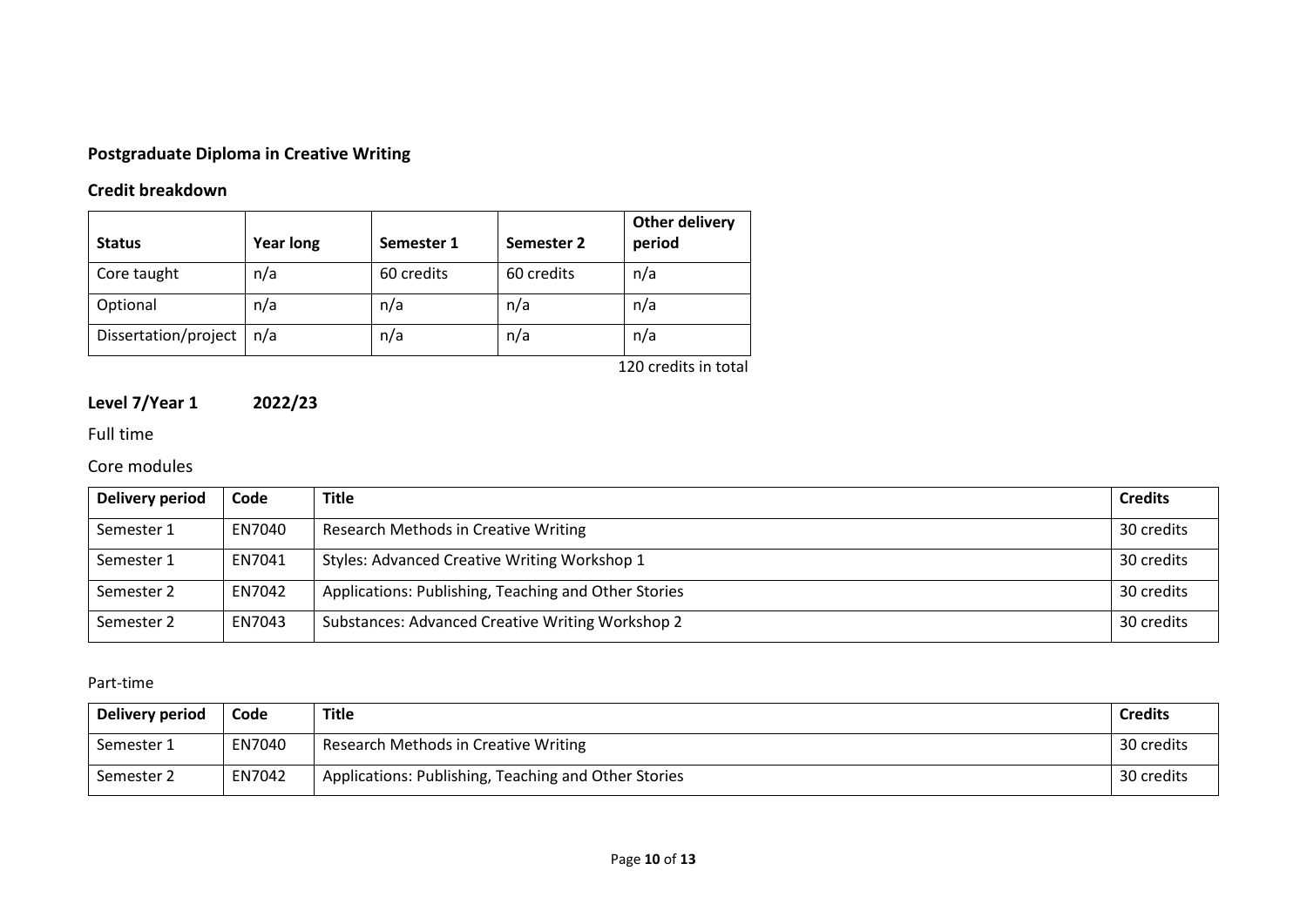# **Level 7/Year 2 2023/24**

## Part-time

# Core modules

| Delivery period | Code   | <b>Title</b>                                     | <b>Credits</b> |
|-----------------|--------|--------------------------------------------------|----------------|
| Semester 1      | EN7041 | Styles: Advanced Creative Writing Workshop 1     | 30 credits     |
| Semester 2      | EN7043 | Substances: Advanced Creative Writing Workshop 2 | 30 credits     |

# **Postgraduate Certificate in Creative Writing**

# **Credit breakdown**

| <b>Status</b>        | <b>Year long</b> | Semester 1 | Semester 2 | Other delivery<br>period |
|----------------------|------------------|------------|------------|--------------------------|
| Core taught          | n/a              | 30 credits | 30 credits | n/a                      |
| Optional             | n/a              | n/a        | n/a        | n/a                      |
| Dissertation/project | n/a              | n/a        | n/a        | n/a                      |
|                      |                  |            |            | $CD = 1.112$ and $1.112$ |

60 credits in total

# **Level 7/Year 1 2022/23**

Full time

Core modules

| Delivery period | Code   | <b>Title</b><br>___                  | <b>Credits</b> |
|-----------------|--------|--------------------------------------|----------------|
| Semester 1      | EN7040 | Research Methods in Creative Writing | 30 credits     |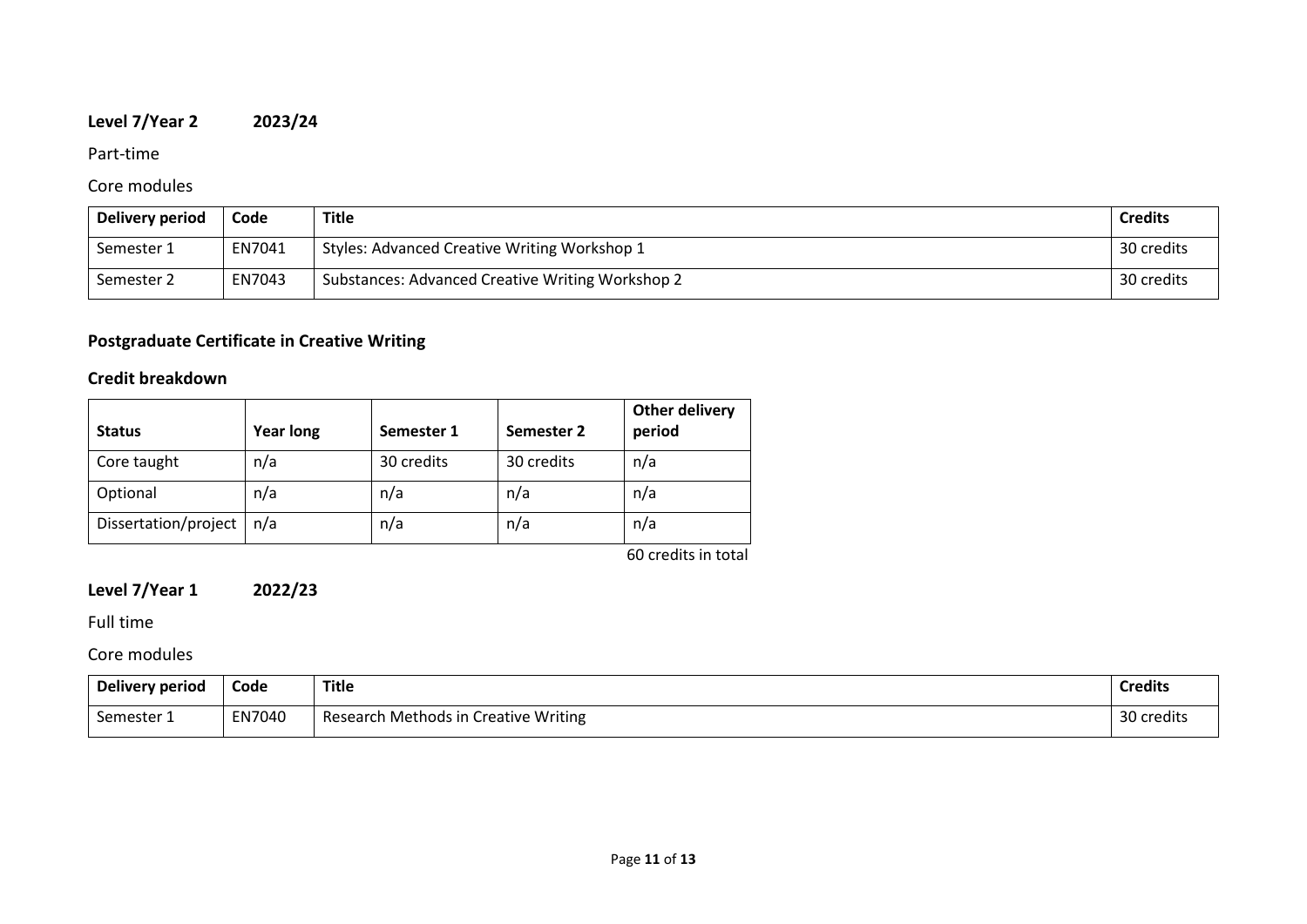# Option modules

| Delivery period | Code   | <b>Title</b>                                         | <b>Credits</b> |
|-----------------|--------|------------------------------------------------------|----------------|
| Semester 2      | EN7041 | Styles: Advanced Creative Writing Workshop 1         | 30 credits     |
| Semester 2      | EN7042 | Applications: Publishing, Teaching and Other Stories | 30 credits     |

### **Notes**

This is an indicative list of option modules and not definitive of what will be available. Option module choice is also subject to availability, timetabling, student number restrictions and, where appropriate, students having taken appropriate pre-requisite modules.

#### Part-time

| Delivery period | Code   | <b>Title</b>                                         | <b>Credits</b> |
|-----------------|--------|------------------------------------------------------|----------------|
| Semester 1      | EN7040 | Research Methods in Creative Writing                 | 30 credits     |
| Semester 2      | EN7042 | Applications: Publishing, Teaching and Other Stories | 30 credits     |

Or

| Delivery period | Code   | <b>Title</b>                         | <b>Credits</b>   |
|-----------------|--------|--------------------------------------|------------------|
| Semester 1      | EN7040 | Research Methods in Creative Writing | 2∩<br>30 credits |

## **Level 7/Year 2 2023/24**

#### Part-time

#### Core modules

| Delivery period | Code   | <b>Title</b>                                        | <b>Credits</b> |
|-----------------|--------|-----------------------------------------------------|----------------|
| Semester 1      | EN7041 | <b>Styles: Advanced Creative Writing Workshop 1</b> | 30 credits     |

## Appendix 2: Module specifications